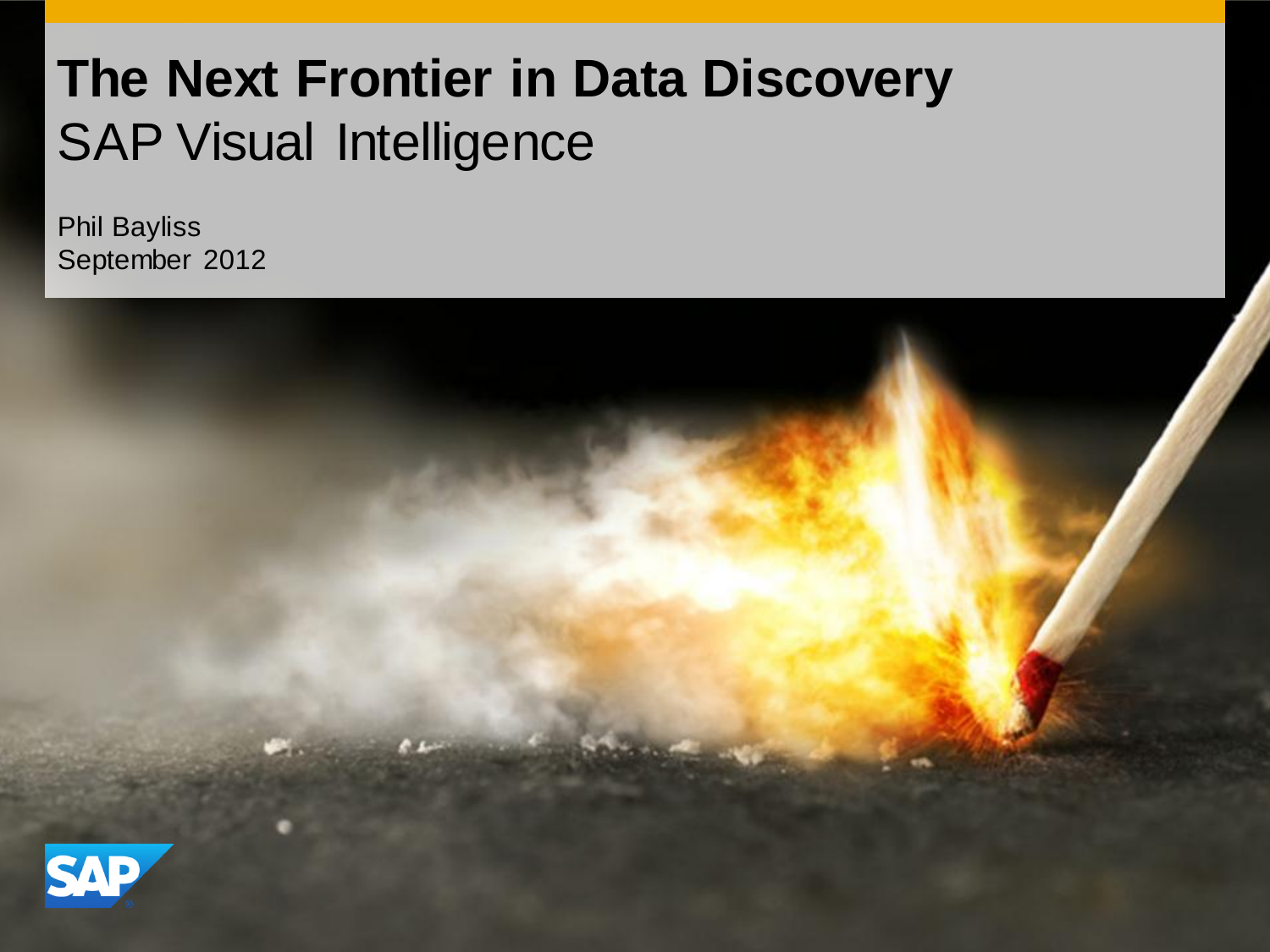## **SAP Visual Intelligence**







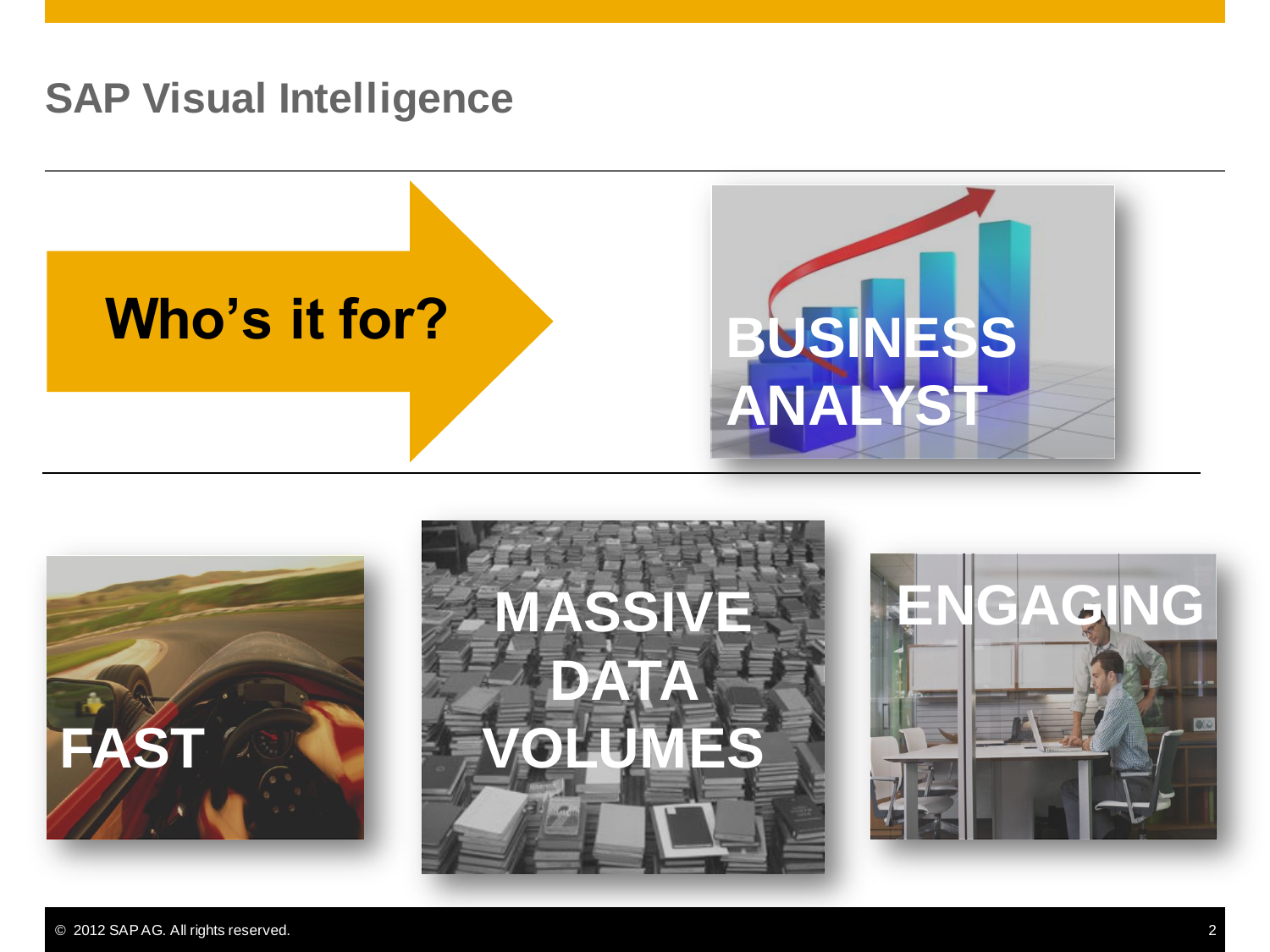## **Vision for SAP Visual Intelligence and Explorer: Desktop, Mobile, Cloud**











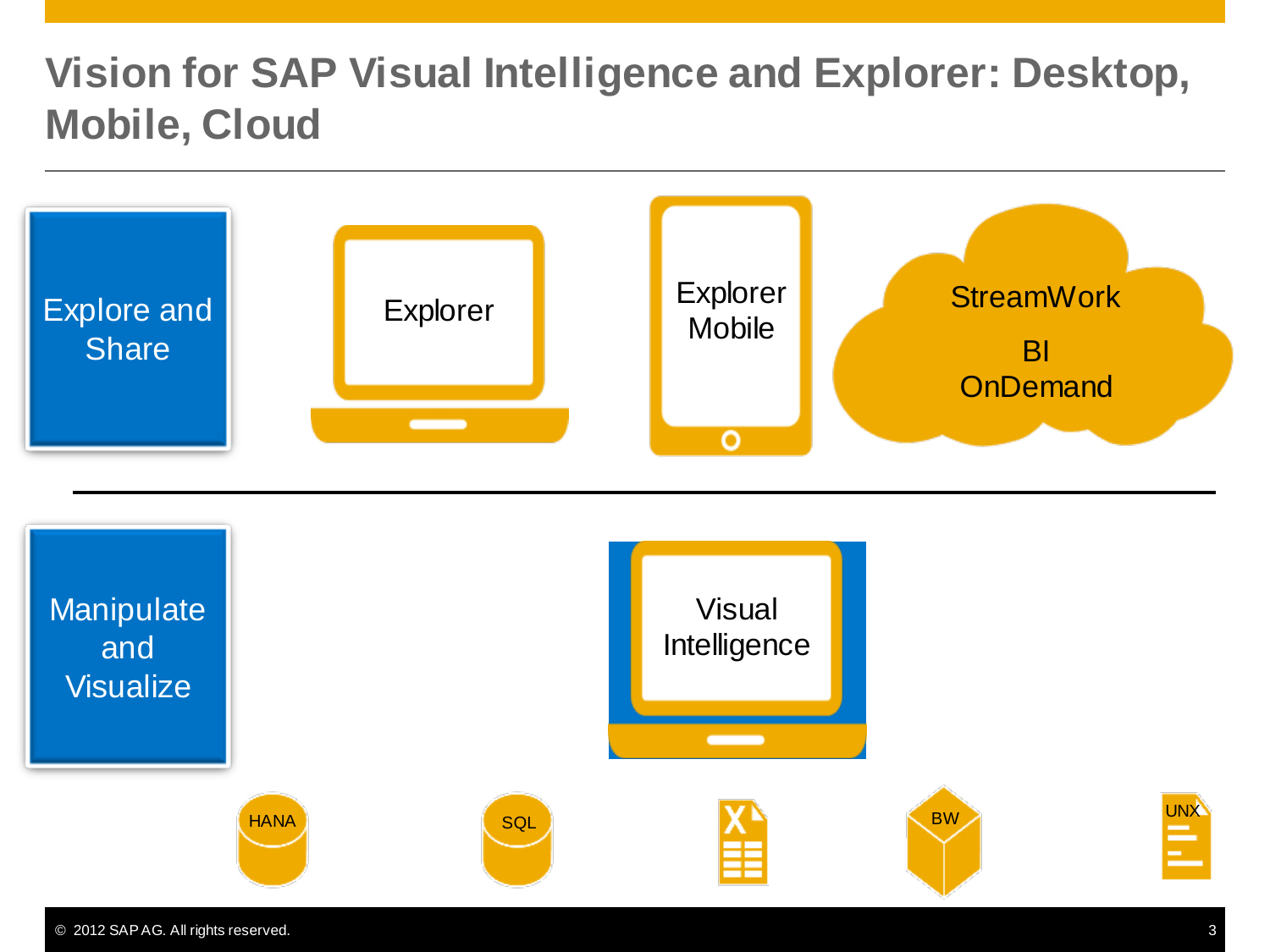## **Visual Intelligence Vs. Explorer: 3 Differences**



- Acquire your own data from different sources
- Combine multiple data sources

### **Data Acquisition Data Transformation Data Visualizations**



- Transform data the way you want it
- Make data better suited for discovery and analysis



- Build your own visualizations
- More granular control and advanced options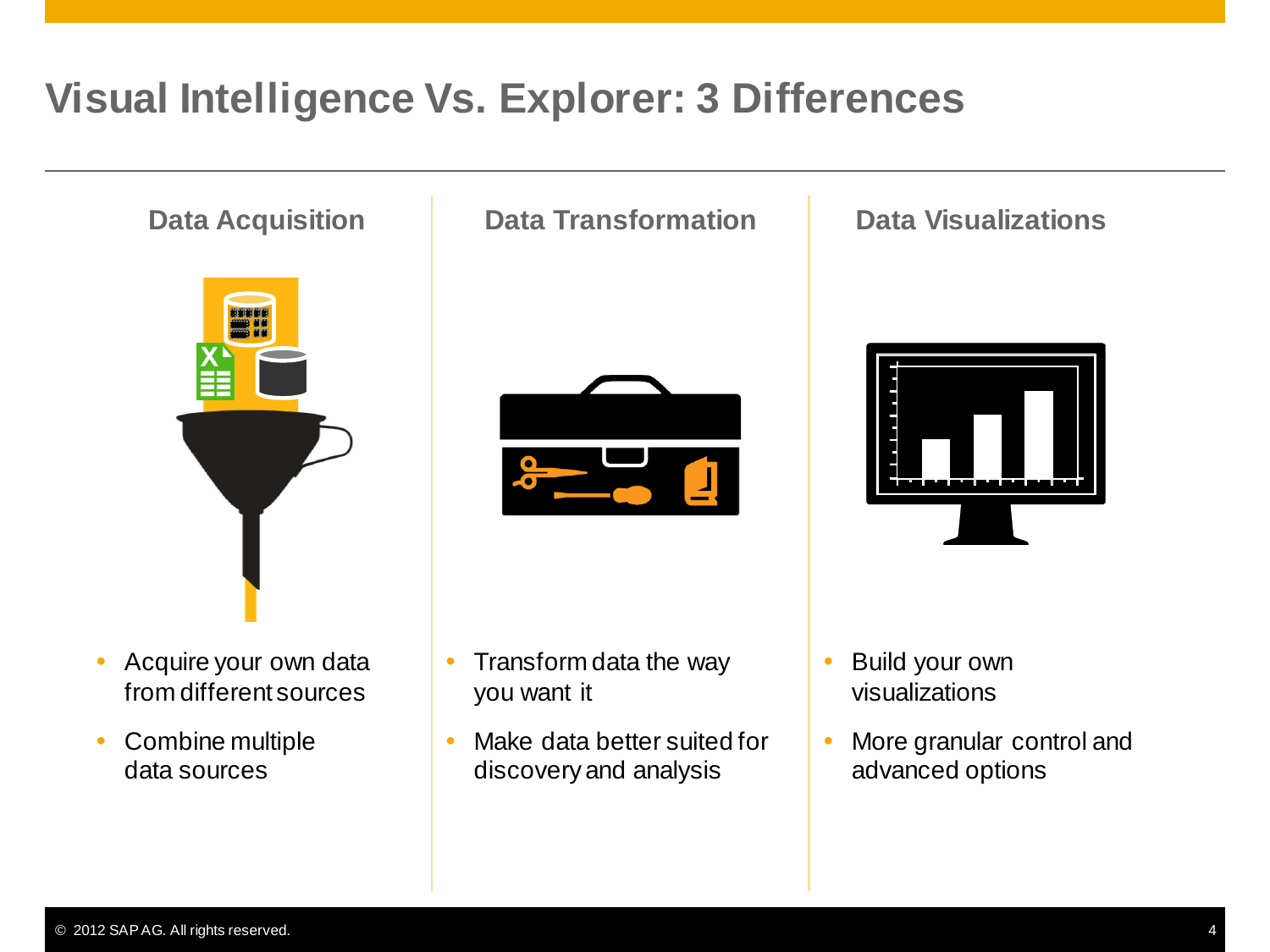## **SAP Visual Intelligence Roadmap for 2012 (Planned Innovations)**

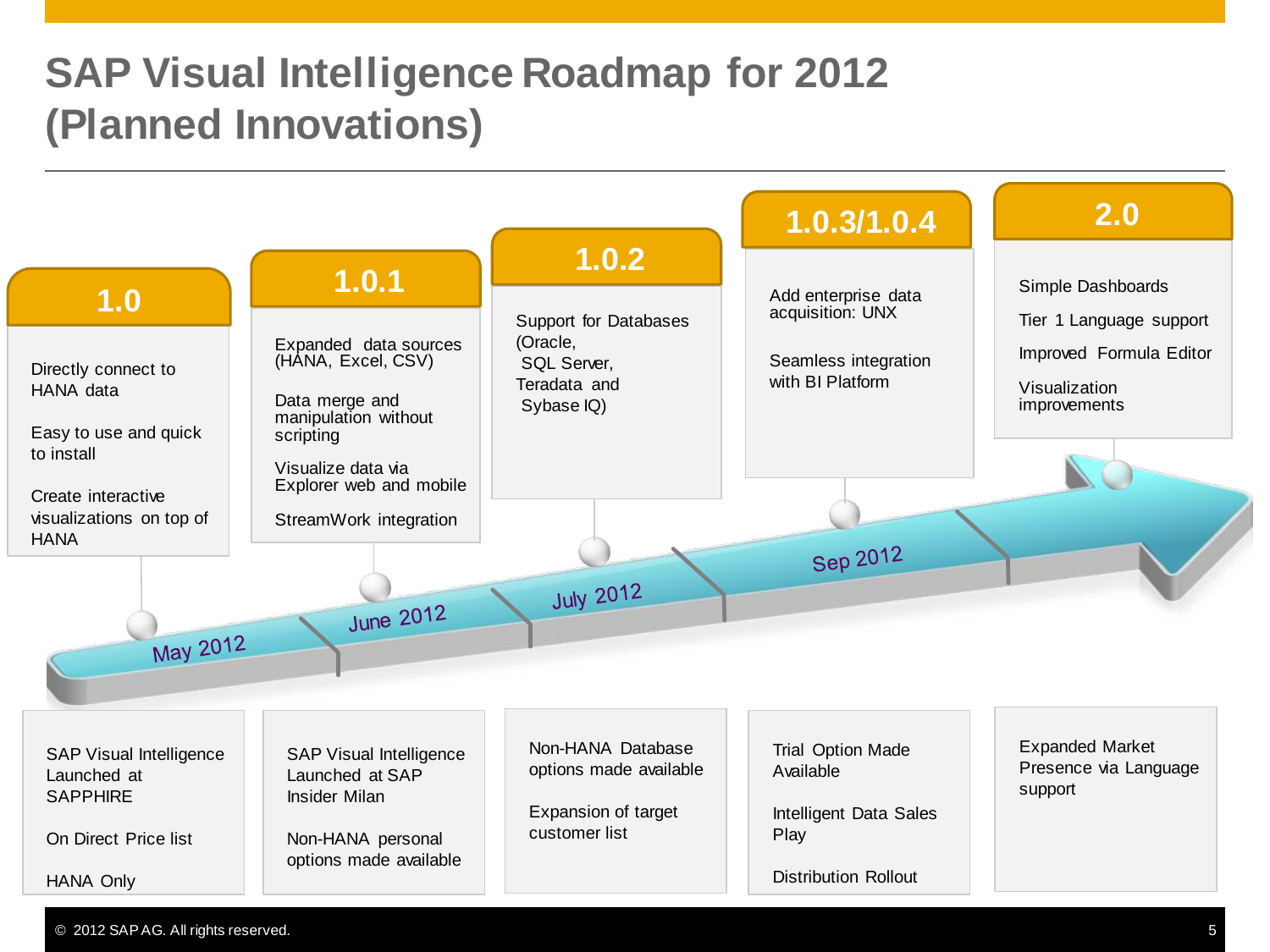

# **Thank You!**



**Phil Bayliss**

Solution Engineer BusinessObjects BI Suite **SAP North America**

M 480.369.3492 E philip.bayliss@sap.com



**[blogs.sap.com/analytics](http://blogs.sap.com/analytics)**



**[facebook.com/sapanalytics](http://www.facebook.com/SAPanalytics)**



**[twitter.com/#!/@businessobjects](http://www.twitter.com/)**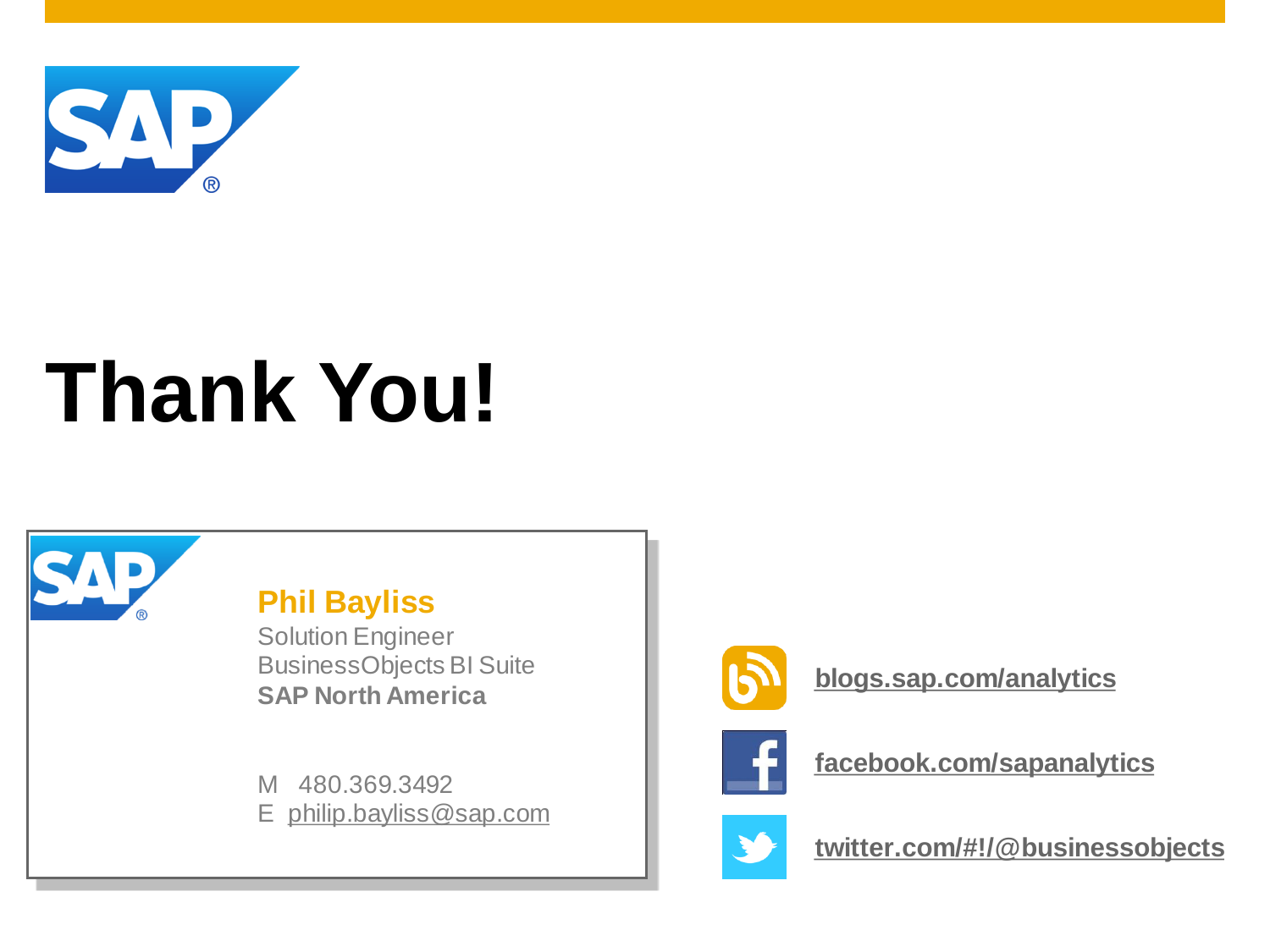## **Disclaimer**

This presentation outlines our general product direction and should not be relied on in making a purchase decision. This presentation is not subject to your license agreement or any other agreement with SAP. SAP has no obligation to pursue any course of business outlined in this presentation or to develop or release any functionality mentioned in this presentation. This presentation and SAP's strategy and possible future developments are subject to change and may be changed by SAP at any time for any reason without notice. This document is provided without a warranty of any kind, either express or implied, including but not limited to, the implied warranties of merchantability, fitness for a particular purpose, or non-infringement. SAP assumes no responsibility for errors or omissions in this document, except if such damages were caused by SAP intentionally or grossly negligent.